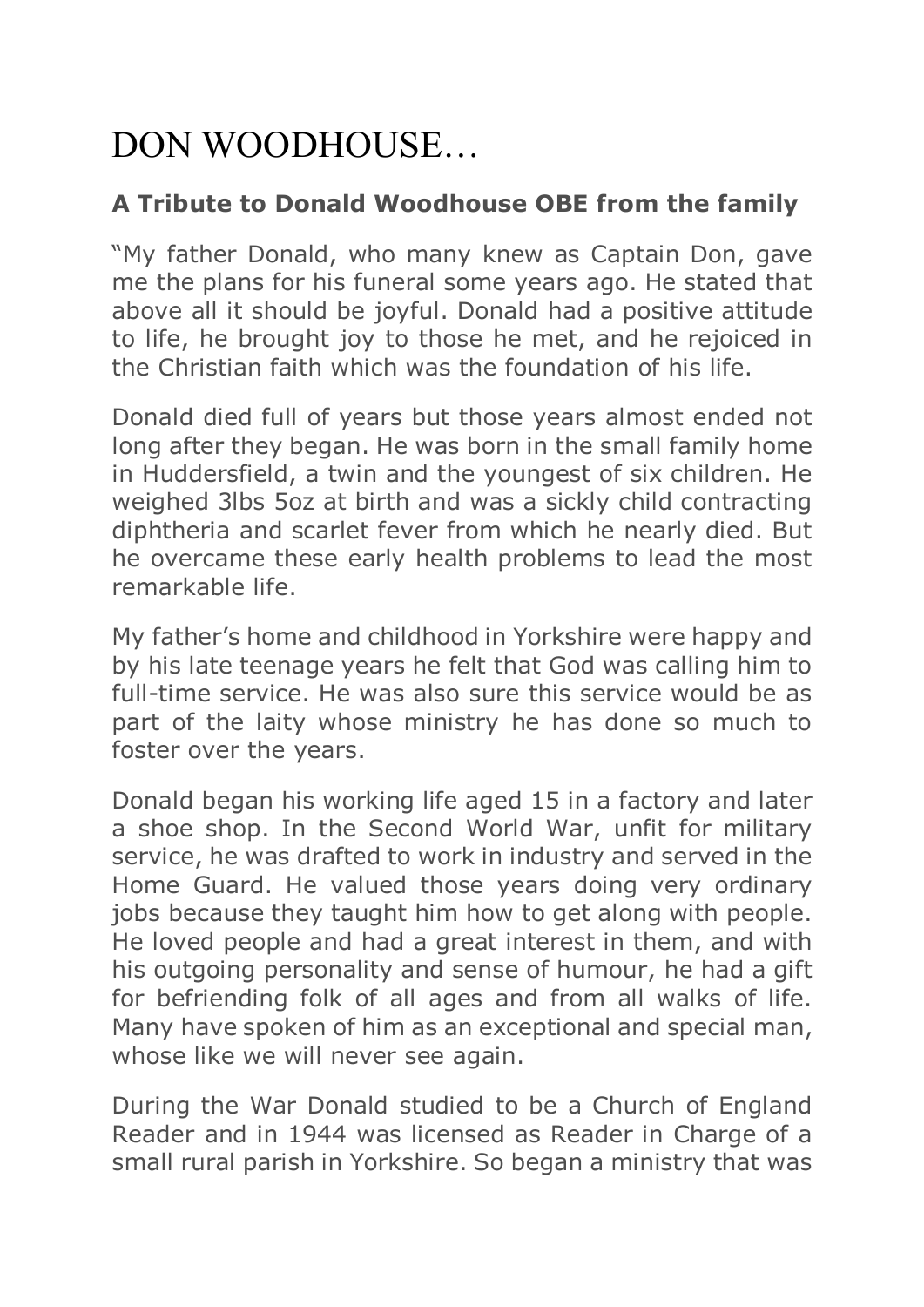to last almost seven decades and encompass an incredibly wide range of work.

Shortly after the War my father trained as a Church Army evangelist and was commissioned in 1948. His early ministry with the Society ranged from youth work in London's East End, teaching at the training college and working as a chaplain with the army in Germany. The Church Army recognised that Donald had a talent for organisation, and for thirty years he was based at its headquarters in a series of senior administrative posts. These included organising the Society's centenary celebrations in 1982, and the following year he was awarded an OBE in the Queen's birthday honours.

It was during my father's spell at the Church Army training college that he met and married my mother Norma, and they enjoyed a loving marriage lasting almost sixty years. When my sister Mary and I were growing up Dad worked long hours and travelled extensively at home and abroad. But he always made time for us, to play, take us to places of entertainment and help and encourage us in all we did. We count ourselves blessed to have had such a father.

Donald's ministry has touched so many people in this and other countries too. But perhaps his greatest passion was for children and young people. He was always young at heart. He was a Scout from the age of 12 and was active in the movement wherever he lived and worked. For more than a quarter of a century until his death he was the County Scout Chaplain and for many years he directed the Church Army's Scouting and youth work. Since his official retirement in 1985, as Lay Minister at St Lawrence, he was always busy with our ministry to children and the uniformed organisations. He had a special gift for bringing the gospel to youngsters with enthusiasm, imagination and humour.

Donald also had a great gift for words, both written and spoken. He always found the right words for every occasion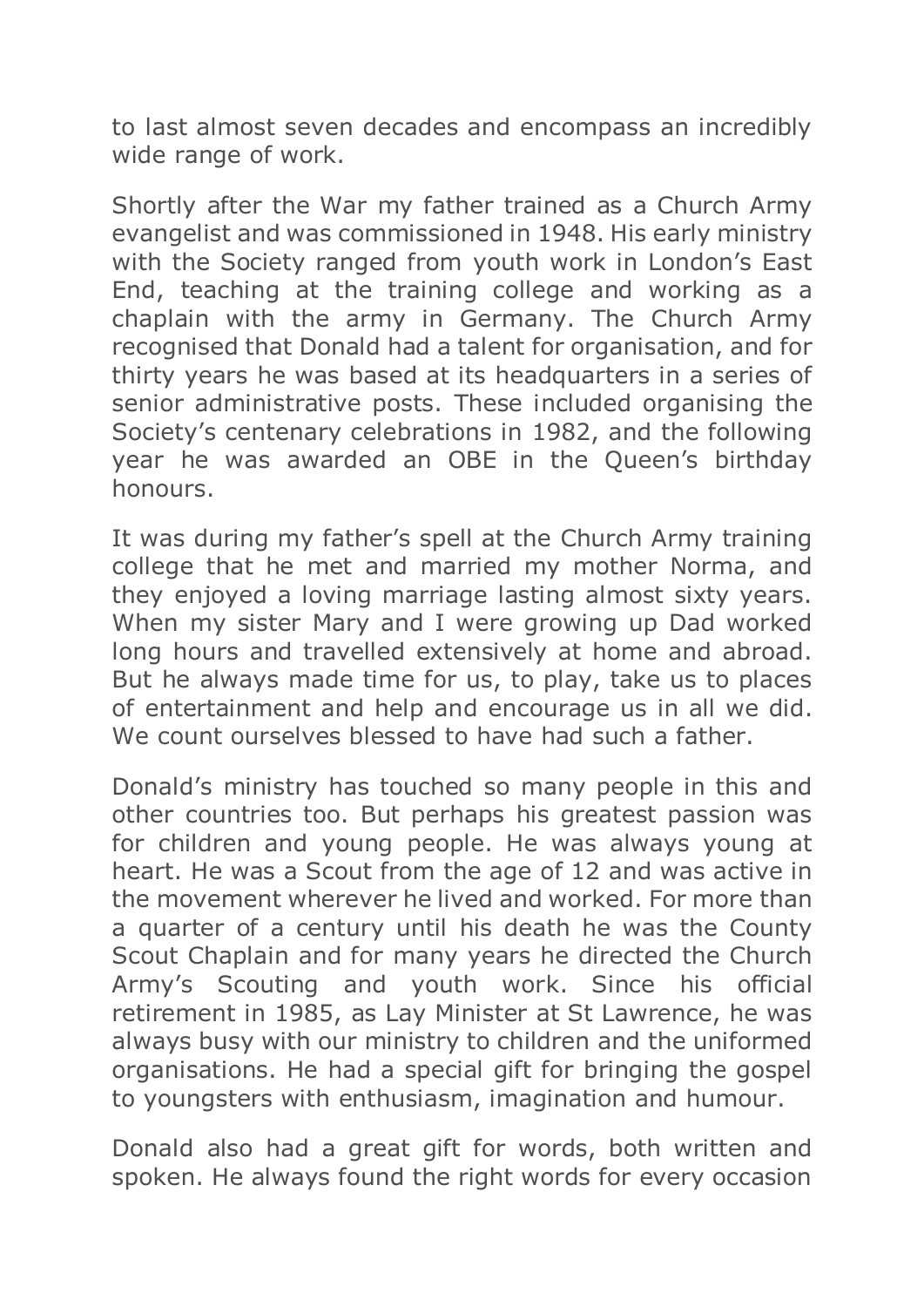and was much in demand for speaking engagements. His sermons overflowed with God's love, never failing to encourage others to develop and share their faith. Over the years my father wrote countless articles and, when with Church Army, a couple of books. More recently in the last dozen years he has produced, with the help of people at St Lawrence, small books of short stories and anecdotes, some amusing and some more serious, but all demonstrating his wisdom and wit. He was the author of thirteen of these books and was planning another.

My father was indefatigable. Last November at the local War Memorial he gave the address on Remembrance Sunday. This was well received, not just for what he said but for the fact that he spoke without notes. Two weeks before he died he conducted the funeral of an old friend. A week before he died he was planning the next all age Eucharist and children's holiday club.

Donald accomplished much in his life and knew and met all sorts of distinguished people. But he was essentially a prayerful, humble man who just felt grateful that he was counted worthy to stand in the presence of God and serve Him. My father is now home with the Lord he loved and served faithfully all his life. He will remain evermore in the hearts of all those who knew him."

## **Ian Woodhouse**

#### **A Tribute to Capt. Don Woodhouse OBE – from the Church Army.**

"It is a privilege and honour for me, as the leader of Church Army, to be able to bring the sympathy and the prayers of the whole Church Army family to Norma, Ian and Mary and to all Don's family and friends. The whole Church Army family grieves Don's passing. He has been such an important part of our movement for such a long time, Church Army ran through Don's blood.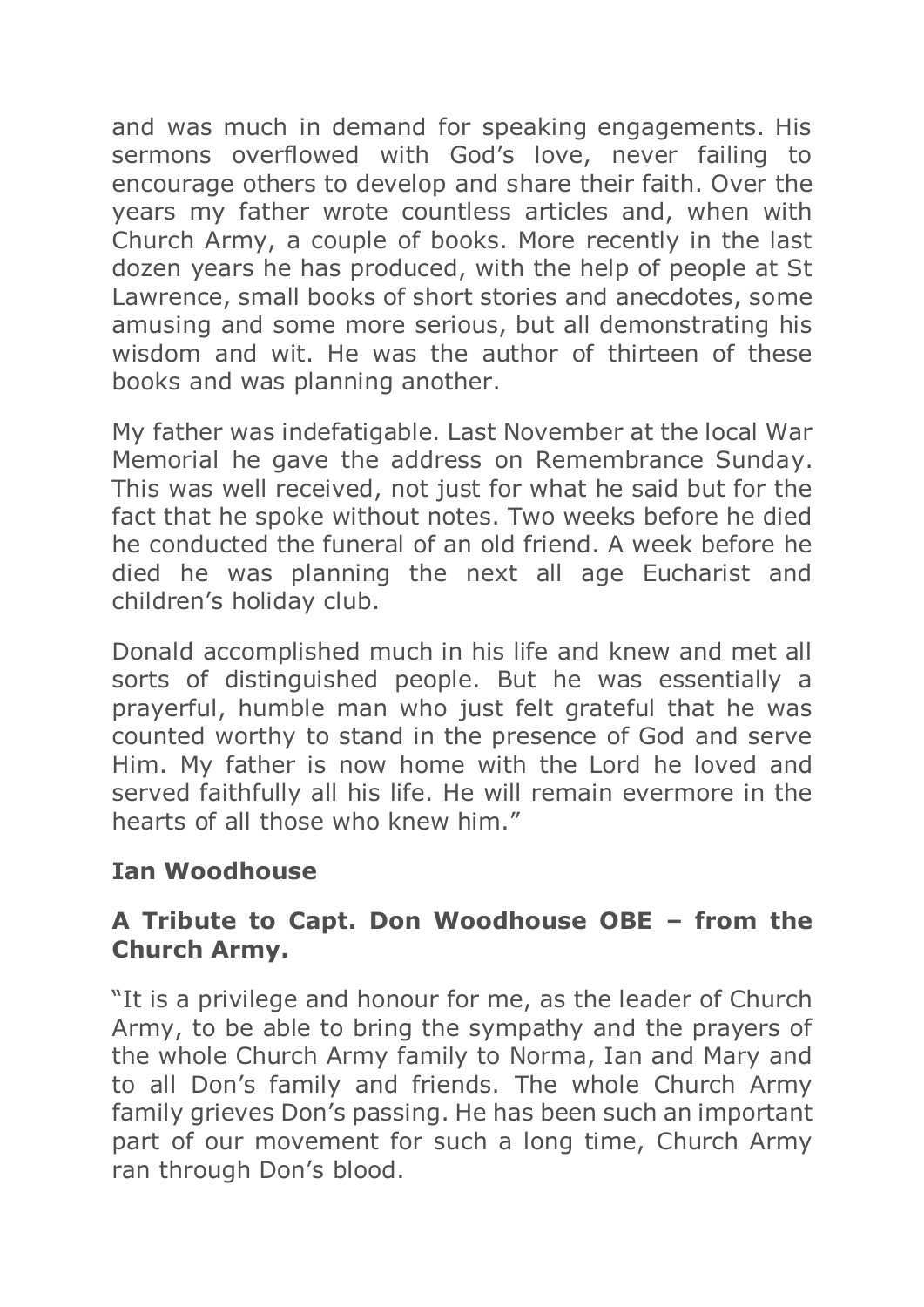I remember meeting Don the night I was commissioned as Chief Executive of Church Army in 2006. He came up to me and promised he would pray for me every day. It meant so much to me then and it still does. In fact he said you know you are getting old when the chief is young enough to be your grandson.

He and I regularly exchanged letters, he always wrote to encourage me. I loved getting letters from him, even if I had to hold them at arm's length to read his long hand!! I always knew I could rely on Don's support because he worked closely with the chief, he knew the particular pressure people face in my role, and he was always sure to show me his support.

I loved hearing from Don, and I loved seeing Don. He came to Church Army conferences, meetings and gatherings regularly, I saw him at a big service in St Paul's Cathedral just a few months ago. Don always sent me a copy of his little books when he published them. Like many of Don's friends, these little books always brought a smile and a chuckle.

Captain Don had been in Birmingham making Spitfires during the Second World War and he attended a mission church where he met a Church Army Sister, who told him she had a word with God and God said Don should be in Church Army. The Sister's prophetic word was right, and sure enough Don joined Church Army on his birthday in 1946, and after his training he was commissioned as a Church Army Evangelist in 1948, and he clocked up an amazing 64 years as a Commissioned Church Army Officer. 64 years of public ministry. 64 years of serving God, 64 years of giving himself to others, 64 years of promoting Church Army tirelessly. 64 years of public service. What an amazing record of service, from an amazing man.

Of course Don was also a lifelong Scout, and his service to the Scouting movement is even longer than his commitment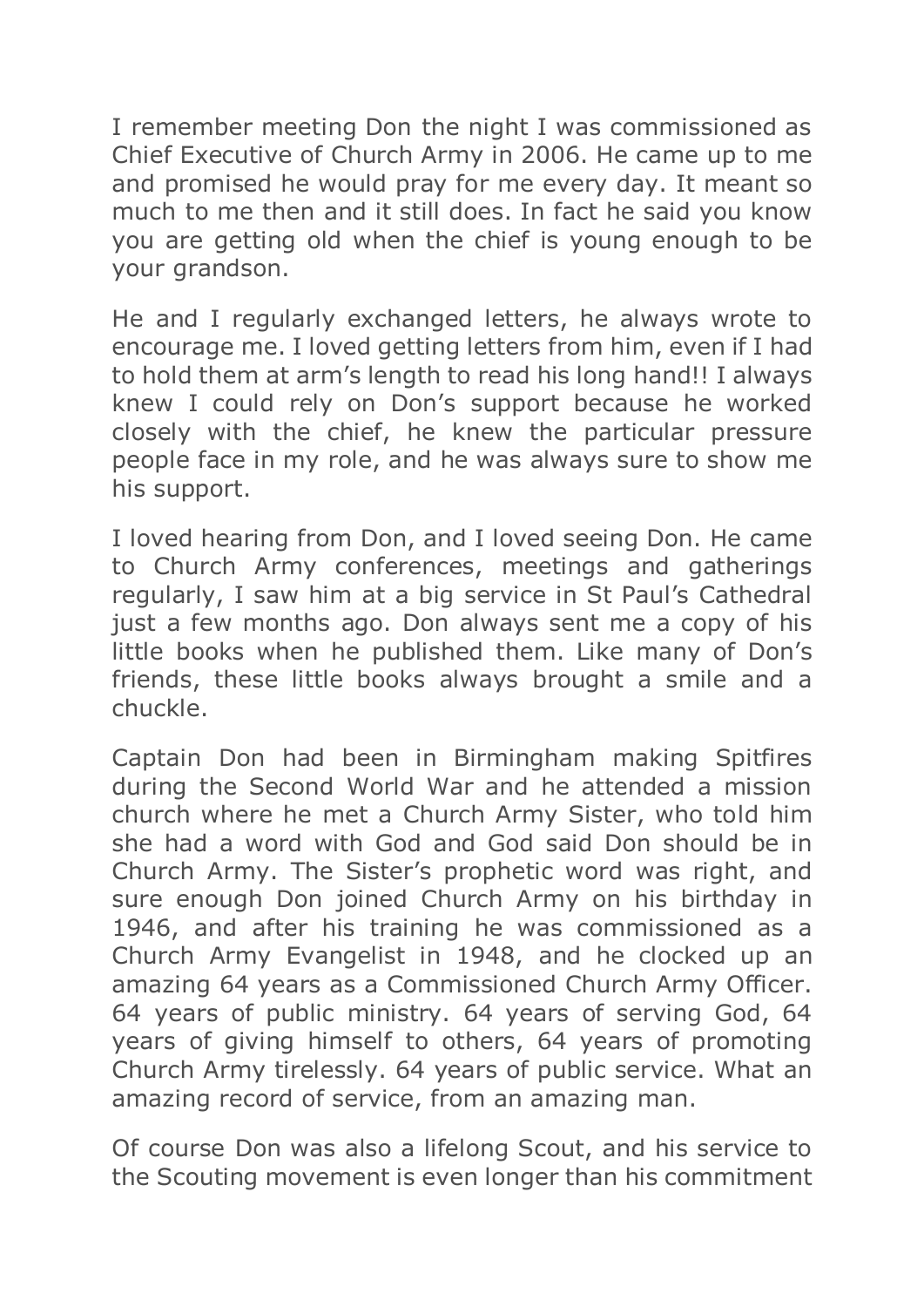to Church Army. The esteem Don is held in both Church Army and Scouts could be seen by both organisations in everything he did or said. I remember Don being thrilled when I told him I had been invited to be the preacher at the National Scouting service at Windsor Castle on one occasion.

Don's ministry in Church Army was wide and varied. From working in youth centres in London, to providing welfare support to soldiers in Germany, he was involved in training Church Army Evangelists, and worked in parishes. Norma was the principal's secretary and Sister Advice and Dennis tells me everyone pulled Don's leg when he sneaked up to her office to chat to her!!

Alongside that Don worked at head office in a variety of roles. He worked in the Parochial department, he was secretary to the youth and social centres department, he was a Headquarters Commissioner for Church Army Scouts, he worked in our Fundraising Department, and he finished his active Church Army ministry rising to the office of Assistant Chief Secretary in charge of Communications. As part of that role he led the organising committee for the Church Army centenary celebrations in 1982. This was a huge undertaking.

Don technically retired from active ministry in 1985. When I say technically, I mean we all know Don never retired at all. He was preaching, evangelising, serving others, working with his beloved scouts, right up the end. Don was continually scoring goals in extra time. He was living proof that age was just a number; Don was one of the youngest people I have ever had the privilege to know.

Don Woodhouse quite simply is a legend. He was a giant in the Church Army world, he will leave a massive space, and we will miss him immensely. His enthusiasm, his energy, his compassion, his gentle spirit, his wisdom, his humour, his positive attitude, his deep faith. Don was such a blessing and inspiration to us all.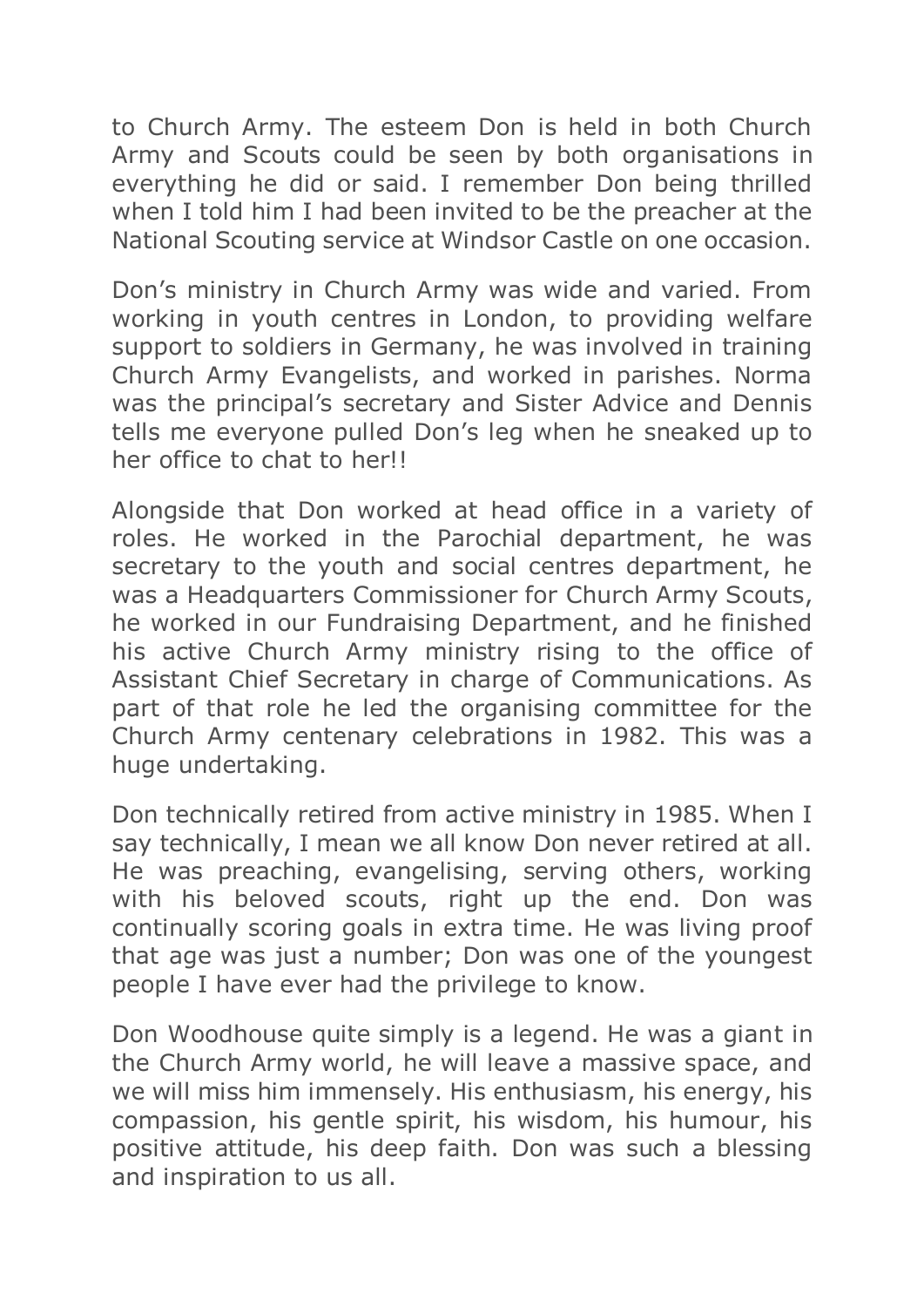Don was an amazing man and he touched all he met. There are many people who have come to faith through Don, many people inspired by Don, and many people who ended up in Church Army because of Don. One of them, Roger Murphy, wrote to me to say how he had enquired about joining Church Army but Roger was about to go on holiday and Don ran to the post box to ensure Roger had the application form before he went on holiday. Roger is now a Church Army Evangelist. Don continually went the extra mile to help others.

I remember asking Don to share his story at the 125th anniversary of Church Army back in 2007. His passion, energy and life deeply touched us all. The Bishop of London said – we've met the spirit of Wilson Carlile here tonight, and super abundantly we've met it in Don

All of us in Church Army look up to Don Woodhouse, he shows us what it means to live a life of faith, a life of compassion, a life of serving others, a life of an evangelist. Don had a life well lived. As my friend Ken Clarke says… Don was still worrying the devil in his old age

Don's legacy will live on, it will live in the lives of all those he blessed, encouraged and inspired. Today the whole Church Army family salutes the memory of the great Donald Woodhouse. And we send our love and prayers to Norma, Mary and Ian, and all who grieve his passing – may God bless and sustain you in your loss and grief.

Today Don is on the other side, beyond the other shore, and in the company of the Jesus he gave his life to proclaim. Captain Donald Woodhouse, may you rest in peace and rise in glory."

## **Mark Russell – CEO Church Army**

**A Tribute to Captain Don Woodhouse OBE – from the Scout County of Greater London Middlesex West**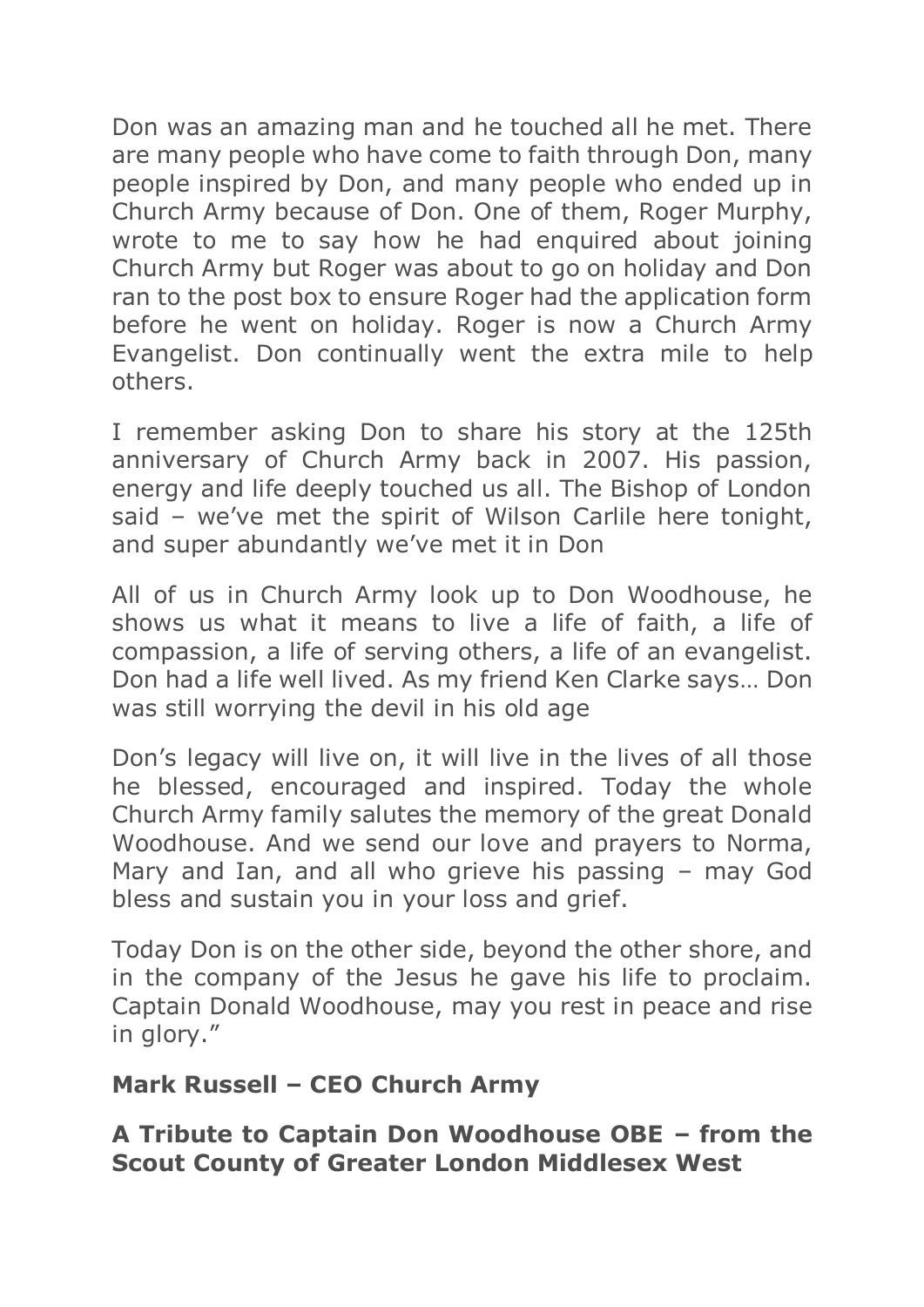"It won't surprise you to know that Don brought to his rich and varied Scouting involvement the same qualities that he contributed to all his other areas of life – commitment, dedication, and quiet determination, as well as good humour, and a good sense of humour. The contribution that he made to Scouting over many decades cannot be measured. Indeed, nobody knows how many young people were influenced for good by Don through his work with a huge number of Scout Groups.

His Scouting life started in his home town of Huddersfield, where he joined his local Group as a Scout in April 1933 at the age of 12. He would probably have joined sooner if he could, but at that time the 11th Huddersfield Scout Group did not have a Cub Scout Pack. So Don put that right by helping to set one up and within a few days of his 18th birthday he was presented with his first warrant as an Assistant Cub Scout Master. That was the first of many appointments in Scouting and, wherever he went, and whatever other jobs he had, he always found time to be involved in Scouting.

The Scout Association's records and many Scouters' memories provide a good picture of the different roles that he held. During the war years he was in Birmingham, making Spitfires during the day and working with the Home Guard at night. That would probably have been enough for most people, but Don also found time to maintain his involvement in Scouting by working with the 18th Birmingham Scout Group, keeping an eye on the Cubs and Scouts.

When he moved to London after the war, he helped at the 3rd Shoreditch Scout Group but then his career took an international turn, and we find him in January 1954 becoming Cub Scout Master and helping with the Scouts at the 1st Hamburg (British Army of the Rhine) Scout Group, which was part of British Scouts Western Europe.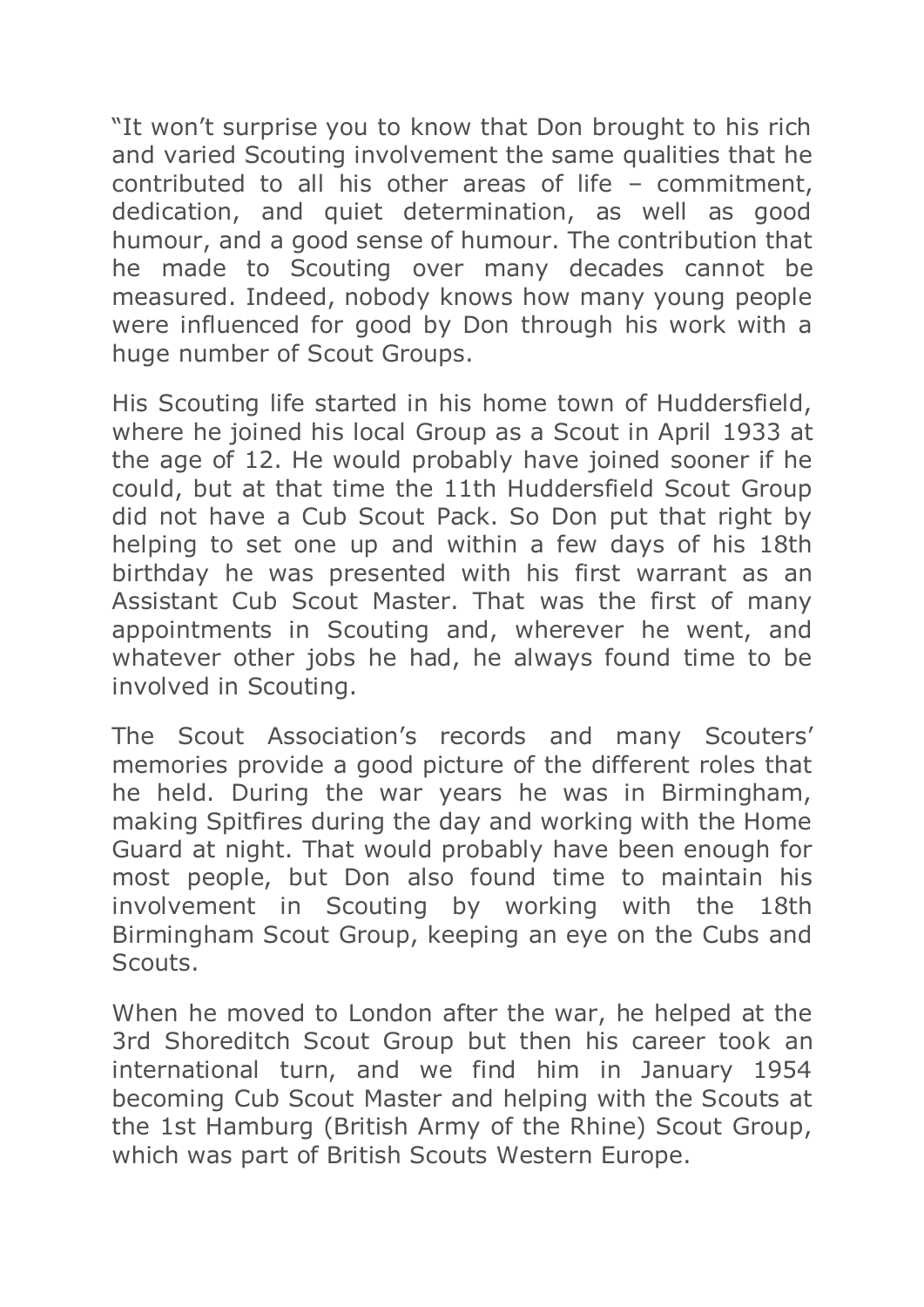His roles within the Church Army enabled him to strengthen connections between the Church Army and the Scouts. In 1955 he was appointed to a Scout Headquarters role as Commissioner for Relationships and subsequently his remit was broadened to cover Community Development. He held this role for the next twenty years. During this time he worked in Germany, Denmark, Sweden and Holland and was a representative on the European "Duty to God" Conference from 1964 and became its Secretary in 1970. Wherever Scouting and religion interfaced, Don seems to have played a part.

He made an enormous contribution to supporting Scout Groups in Anglican churches, especially in parishes where a Church Army Officer was attached, combining his Church Army role with his personal commitment to Scouting. He also maintained hands-on responsibility with a local Group, running the Cub Scout Pack at the 10th Southall Scout Group which met at the Salvation Army Citadel, so clearly he didn't confine his activities to the Anglican domain!

In 1975 he became Chairman of Southall Scout District, exchanging his headquarters' role for a District one. But he never let a job title constrain his activities and I have been told how he happily got involved with any activity in any section wherever he felt he could play a useful part.

He was the ideal person to play a major part in a working party held in the early 1980's at Baden-Powell House in London to discuss how the Church Army could best be involved in Scouting. A new Scout training programme was about to be launched and religious award schemes the Scouts had operated, such as "The Chosen Way" and the Roman Catholic "Chi-Rho", were being discontinued. Don was convinced that the Church Army had a vital part to play in Scouting and, because of his involvement in both organisations,he was well-placed to bring this about.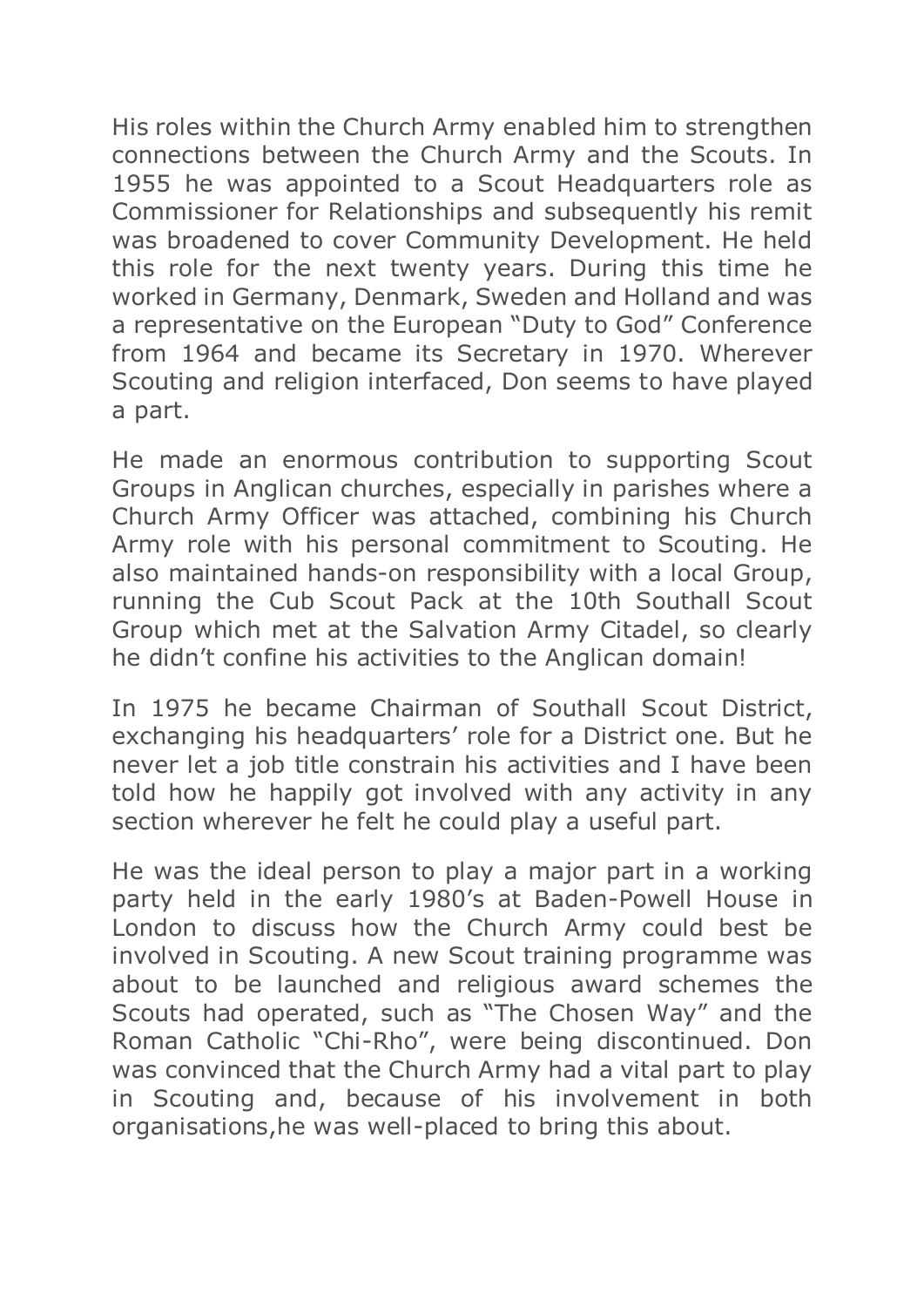The result was the creation of the Anglican Fellowship in Scouting and Guidling. Needless to say, Don was a founder member. The Fellowship produces a newsletter as well as factsheets and resources for Scout and Guide groups. It won't surprise you to know that Don wrote many of these.

When most people get to their mid-60's they start thinking about slowing down, retiring or having a quieter life; not so Don. When he was nearly 66 he did step down from being District Chairman – but immediately became County Chaplain for Greater London Middlesex West and the County Advisor for Religious Development. More recently this role became County Advisor for Faiths and Beliefs. Don continued his very active involvement in these roles until his death.

As many of you will know, the Scout Association has its own system of awards and recognition of service and achievement. During his 74 years and one month of service to Scouting, Don's commitment to working with young people has been rewarded by a Medal of Merit in 1962, a Silver Acorn in 1971, a Bar to the Silver Acorn in 1994 and the Association's highest award for good service, the Silver Wolf, in 2002. This is Scouting's equivalent of a CBE or possibly a knighthood, which is awarded for service of the most exceptional nature.

There is no doubt that Don's service was truly exceptional and hundreds, probably thousands, of Scouts across the world will bear witness to that. He touched so many young lives, sowed seeds of faith, and embodied the values of Scouts everywhere: honour, trust, loyalty, doing one's best and having self-respect and respect for others.

His Scouting record was exemplary and it demonstrates his commitment to Scouting, to young people, and to God. But Don the Scout was much more than a list of appointments and awards. Everyone here will have their own memories of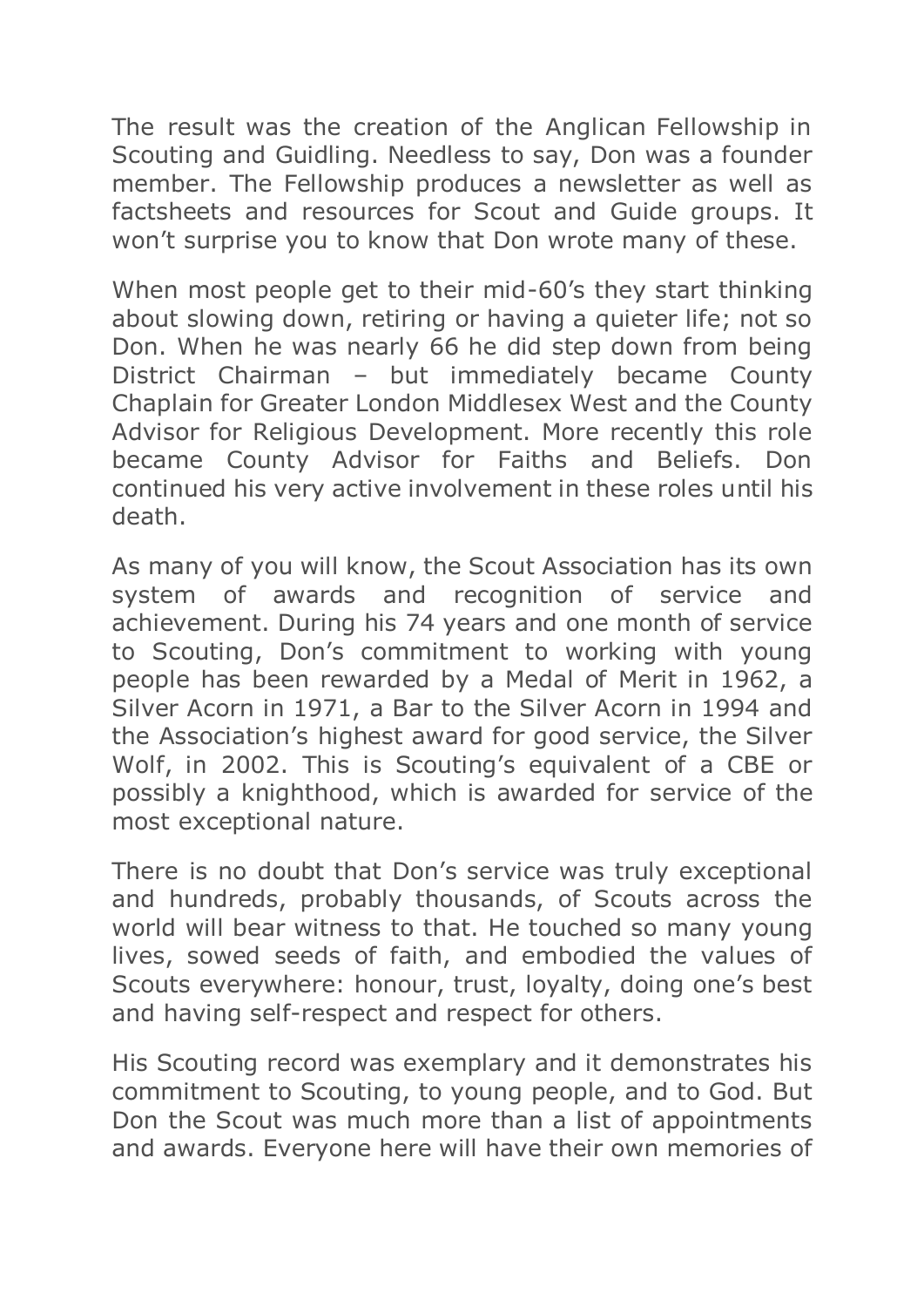Don, and I would like to share with you some of mine and some of Scouting friends to whom I have spoken recently.

Most of us remember very rarely the first occasion we ever meet a particular individual. Perhaps the first encounter with your life partner, or with someone who becomes very influential in your life might stick in your memory. I can very clearly remember the first time I met Captain Don. He was leading a Cub Scout Christmas service in Harrow in the mid 1980's. I was then running the 16th Harrow Cub Scout Pack and, at the end of a wonderful service, he came up to talk to me. I think he had spotted that one of the badges on my uniform was the black and silver Church Army badge. This was a hangover from a previous Scout Group in Wandsworth where I had been Assistant Scout Leader in the 1970's. I had tried to remove the badge as the 16th Harrow did not have Church Army connections, but it left a black mark on my shirt, so I had sewn it back on. Don did not seem to mind that I knew little about the Church Army, or about the Wandsworth Group's affiliation with the Church Army. If he did mind, he certainly did not let on, and it did spur me on to buy a new shirt.

I have not worn my Scout uniform for quite a while because it's not what District Chairmen wear. However, I felt it was right to wear it today to honour Captain Don, a man who would put on his uniform on every possible occasion, even if it was hidden under his cassock, because he was proud to be a member of the Scout Movement. It did not matter that his uniform was not the latest style (Don still favoured the mushroom shirt and trousers) but he was happy for all the world to know that he was a Scout. Very appropriately his uniform had its last outing at the 4th Eastcote's Christmas party on 19 January.

Noticing little details about people and being interested in them was one of Don's special qualities and, once you had met him, you remembered him. This was brought home to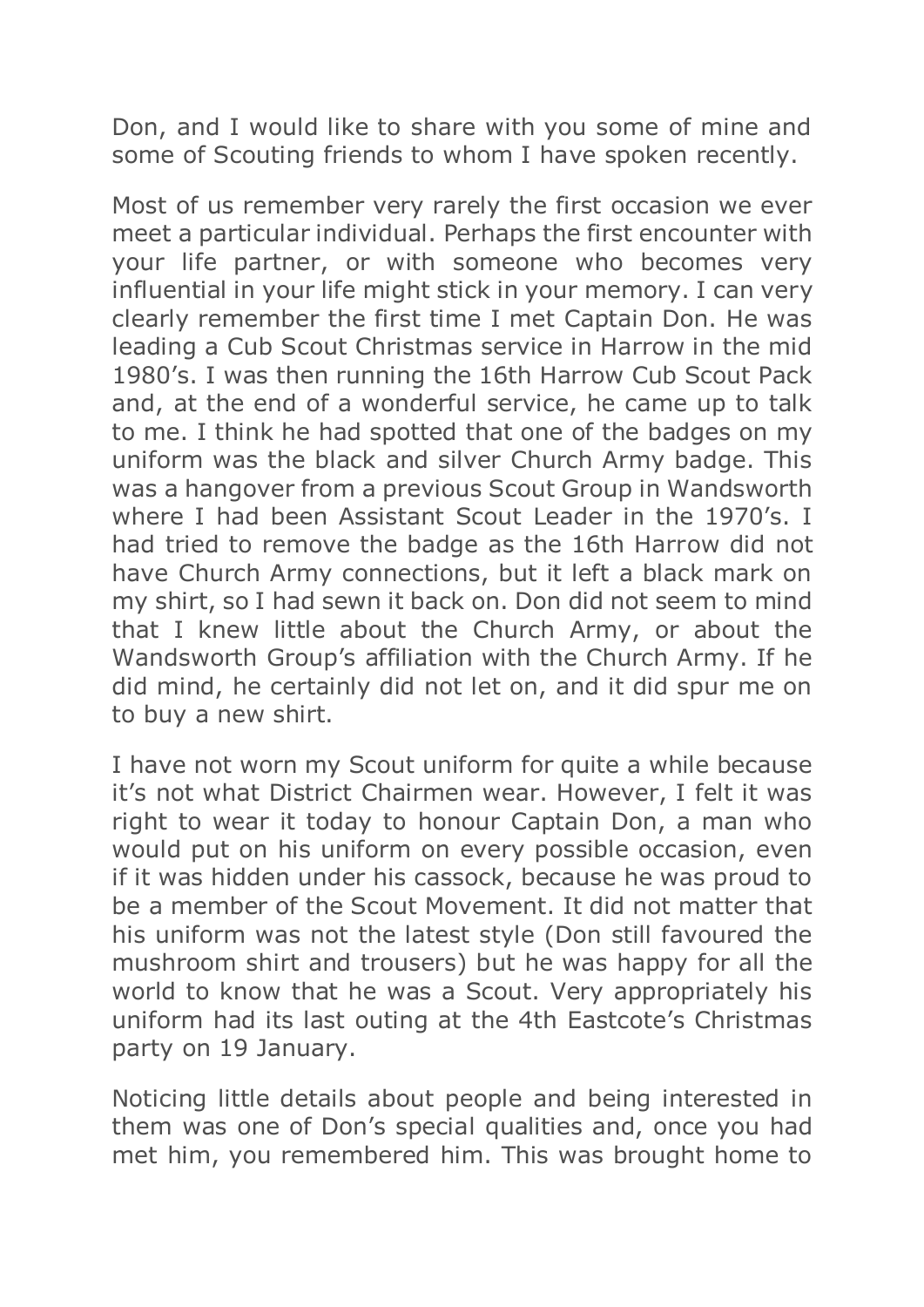me very strongly when he and I were at the Scout Jamboree in Chelmsford in 2007. I spent time walking around the site with him and I was overwhelmed by the number of people he knew and who knew him. He not only recalled people's names but also where they were involved in Scouting and details about other people in their Group. He could recall the latest news about the Group's activities and was always genuinely interested in what they were doing.

Don told us on the coach on the way to Chelmsford that he had been at the 1957 Jamboree at Sutton Coldfield. Not only had he been there, but he was on the service team, involved in security and had also been part of the colour party. It was typical of his modesty that it took some questioning on our part to find all this out. Humble by nature, Don was never one to brag about his exploits.

Chad Lake shared with me some of his memories of Don attending a County Expedition to Kandersteg. Don visited all our Troops and Units, some 600 people, on an almost daily basis, talking and telling stories as only he could, and recounting anecdotes that touched a chord with the young people, even though the age difference was well over half a century. Chad says that for a long time afterwards people kept mentioning Don's visits and saying that it made them think differently about themselves and others. One of Don's many gifts was being able to reach out and change thinking in a simple and direct way. And, while on the trip to Switzerland, Don managed to squeeze in visits to numerous friends he had in the country, always making the most of every opportunity to maintain his friendships.

His fresh and creative approach was apparent in the Parade Services that he prepared here at St Lawrence's. He pressed Harry Potter and other unlikely characters into service to present ideas and concepts that the young people could relate to and identify with, making God seem accessible to them. During the interregnum here a few years ago, when I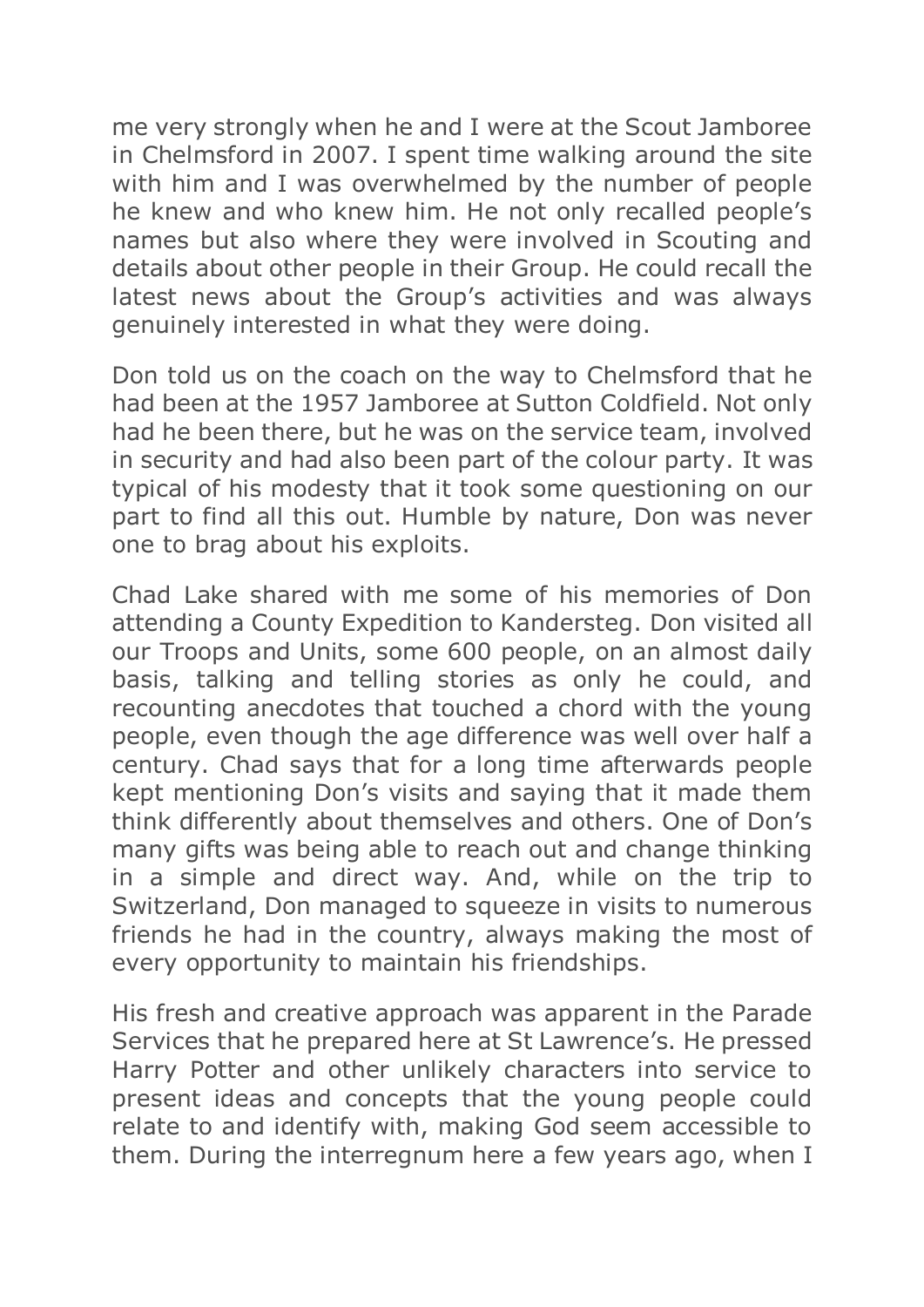was churchwarden, I remember Don handing me a sheaf of papers, which were the services he had written for the next four or five Parade services. Always making the best use of his time, he had prepared them between conducting funeral services at Breakspear Crematorium, writing them out in his inimitable, just-about-legible loopy scrawl. There were very few alterations, as fully-formed ideas just seemed to flow out of him. Poems, additional verses for hymns, songs, rhymes and stories just poured out. How did he do it? WIth God's help, I am sure he would say.

And, with God's help, Don just seemed to go on and on. He did not seem to slow down, or give up, or forget. Rationally, we all knew he must die one day, but miraculously he continued year after year. He conducted many funerals, turning them from sad occasions into ones of thanksgiving and happy memories with his well chosen words and complete confidence in life after death. Don carried out the funerals for many Scouts and John Brooke, who last year sadly "went home" as we say in Scouting, used to remind Don regularly, "You're doing my funeral so you can't go before me."

And so our thanksgiving service was one of thanksgiving for everything Don brought to Scouting, for the positive impact he had on thousands of young lives, and for the special moments we all hold of him.

Words by Robert Louis Stevenson describe Don's success to a T.

He has achieved success who has lived well, laughed often, and loved much, who has gained the respect of intelligent men and the love of little children, who has filled his niche and accomplished his task, who has left the world better than he found it, whether by an improved poppy, a perfect poem, or a rescued soul; who has never lacked appreciation of earth's beauties, nor failed to express it; who has always